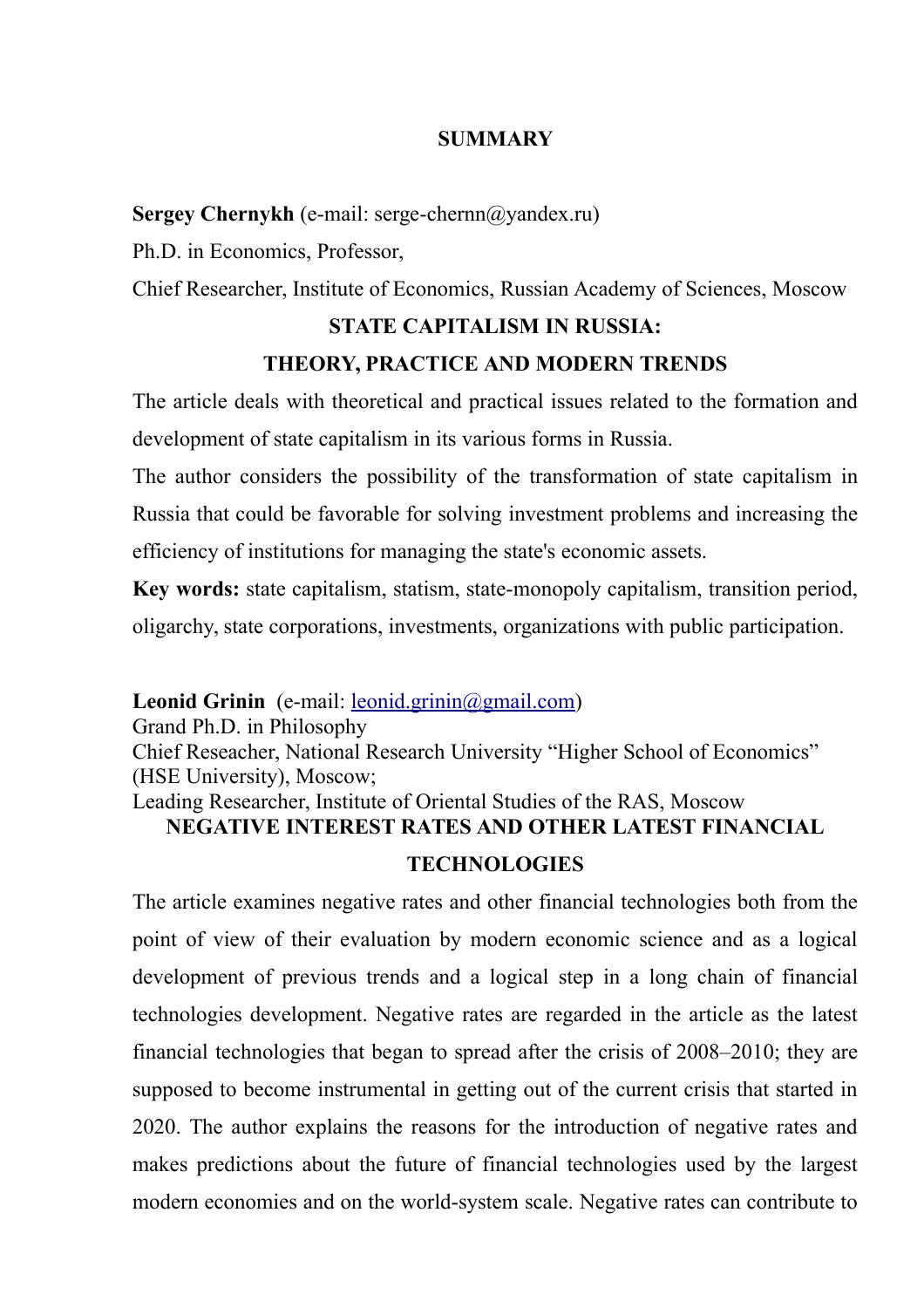the process of financial convergence, that is, the convergence of developed and developing countries in terms of financial power (as is the case with GDP).

**Key words**: new financial technologies, negative rates, quantitative easing, FRS, ECB, economic crisis.

**Dmitriy Egorov** (e-mail: de-888@ya.ru) Grand Ph.D. in Philosophy Professor, Academy of Federal Penal Service of Russia (Pskov Branch) & Pskov State University. Pskov, Russia.

**Angela Еgorova** (e-mail: de-888@ya.ru)

Ph.D. in Economics, Pskov, Russia.

## **HOW MANY PARADIGMS ARE THERE IN ECONOMIC SCIENCE?**

The article describes a system of principles expressing the a priori foundations of the main schools of thought in modern economic theory. The main dichotomies of ontological principles are explicated that underlie the economic theory paradigms highlighted by the author. The conclusion is made: the possible development of economic theory is not in the creation of some fundamentally "new" paradigm, but in clarifying the extent of adequacy of certain versions of the existing theories. **Keywords:** economic theory, methodology, paradigm, principle.

**Igor Balyuk** (e-mail: balyuk@bk.ru) Grand Ph,D. in Economics, Associate Professor, Financial University under the Government of the Russian Federation, Moscow

**Marina Balyuk** (e-mail: baljuk@bk.ru) Ph.D. in Economics, Independent Expert

# **STRATEGIC PLANNING AS A TOOL FOR INCREASING THE EFFICIENCY OF NATIONAL ECONOMY: FOREIGN EXPERIENCE AND RUSSIAN PRACTICE**

The authors analyze foreign experience and Russian practice of strategic planning, the latter being considered as a major tool for increasing the efficiency of national economies.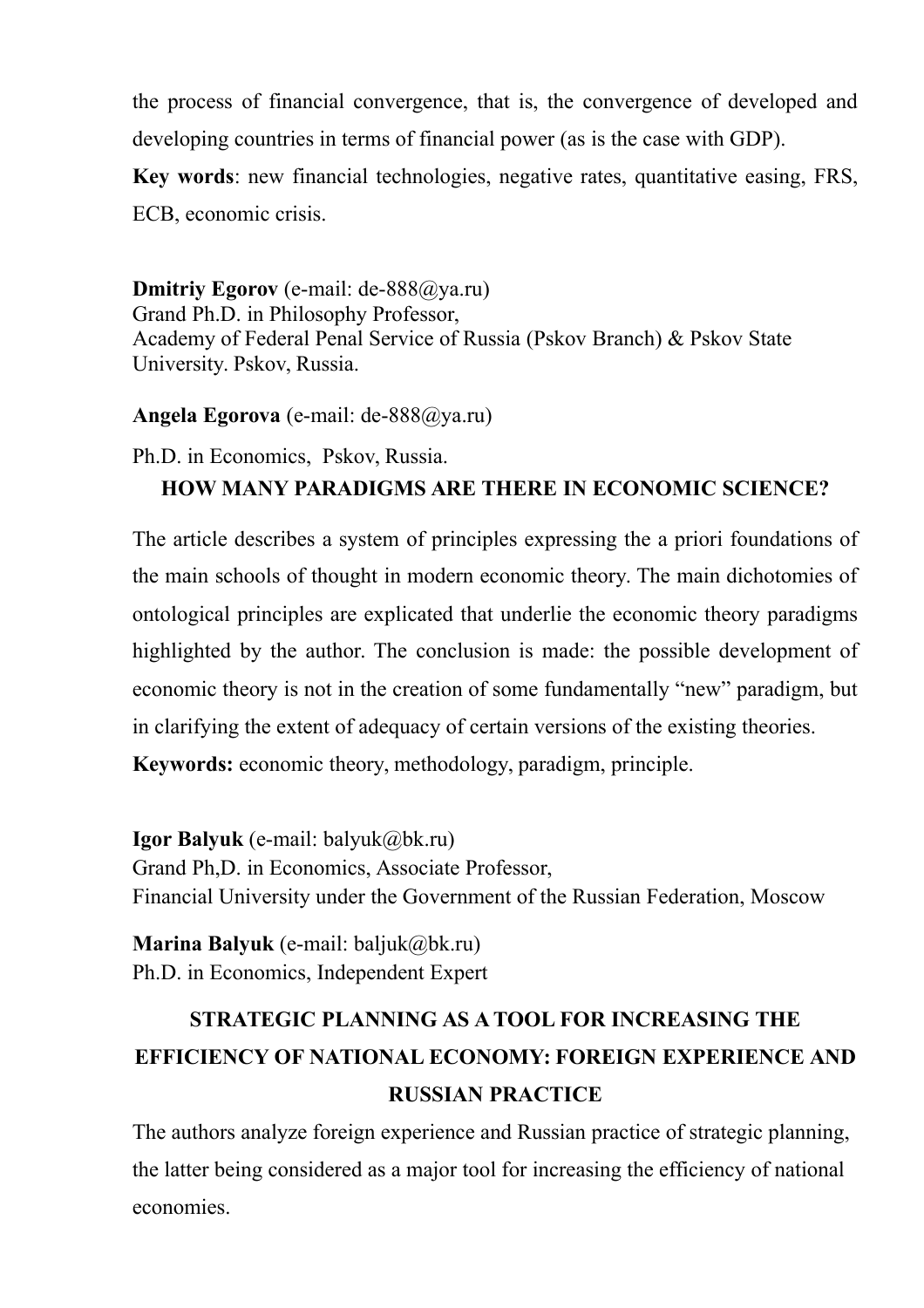The authors propose to establish a new federal executive body or to empower the existing one with the responsibility to develop, coordinate, control and monitor the implementation of strategic plans, including a strategy for the spatial development of Russia.

**Keywords**: strategic planning, efficiency of the economy, state regulation of the economy, social and economic policy, strategy for spatial development.

**Oleg Sukharev** (e-mail: o\_sukharev@list.ru) Grand Ph.D. in Economics, Full Professor, Chief Researcher, Institute of Economics Russian Academy of Sciences, Moscow

# **INDUSTRIAL PRODUCTION IN RUSSIA: RESEARCH METHODS AND DEVELOPMENT TASKS**

The purpose of the article is to give a generalized assessment of the methods used to study the performance of Russian industrial production and to analyze the most aggregated indicators, in particular, the qualitative indicators of the process of technological modernization, through the introduction of digital technologies. Using the example of Russian manufacturing industry, it is shown how the overall assessment of the situation depends on the applied criterion of industrialization. It is noted that the task of technological upgrading of Russian manufacturing industry cannot be reduced solely to the introduction of digital technologies, without changing a wide range of production technologies.

**Keywords:** industry, deindustrialization, factors of production, modeling, taxonomy of research methods, industrial policy.

**Nadezhda Rozanova** (e-mail: nrozanova@hse.ru)

Ph.D. in Economics, Professor, Department of Theoretical Economics, National Research University "Higher School of Economics" (HSE University), Moscow

# **MONOPOLY EFFECTS IN THE XXI CENTURY**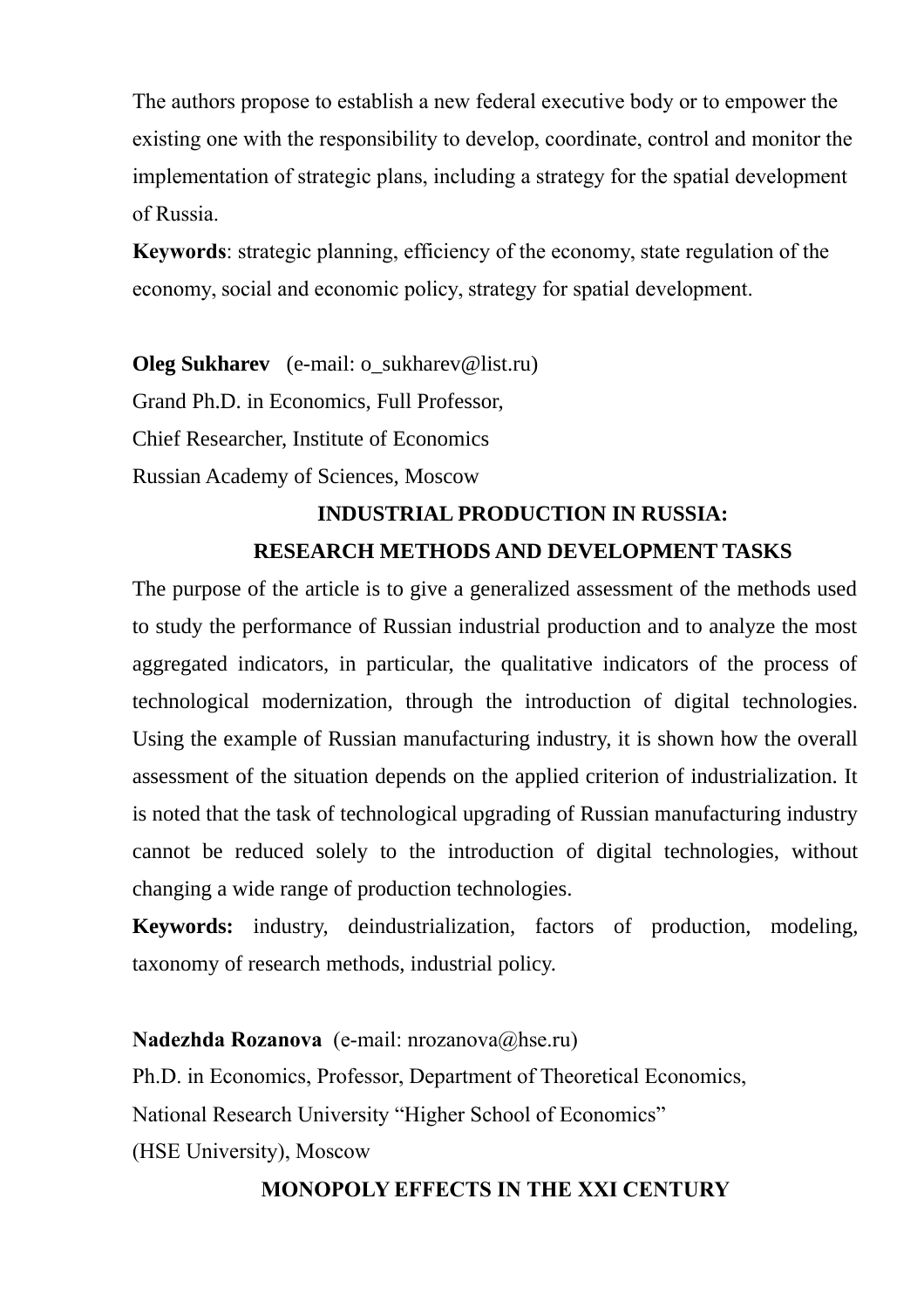The author examines the evolution of traditional offline monopoly forms in the online space, paying special attention to the trends in monopoly power realization, as well as to the competition methods inherent in digital reality.

**Keywords:** monopoly, competition, monopoly effects, market power.

### **Igor Nikolaev** (e-mail: strategy@fbk.ru)

Grand Ph.D. in Economics, Director of the Institute of Strategic Analysis, FBK Grant Thornton, Moscow

### **Viktor Cherepov** (e-mail: [Cherepovvm@rspp.ru\)](mailto:Cherepovvm@rspp.ru)

Grand Ph.D. in Medical Sciences (D.Med.Sc.), Professor, Head of the Department of Management in Healthcare and Sports Industry, State University of Management, Moscow

## **Olga Sobolevskaya** (e-mail: [olsob@bk.ru\)](mailto:olsob@bk.ru)

Grand Ph.D. in Medical Sciences (D.Med.Sc.), Professor of the Department of Management in Healthcare and Sports Industry, State University of Management, Moscow

# **STRUCTURAL FEATURES OF THE ECONOMY AND THE DEPTH OF THE ECONOMIC CRISIS DURING THE COVID-19 PANDEMIC**

The article is devoted to the study of the consequences of the impact of the COVID-19 pandemic on the economies of various countries. The reasons why national economies show unequal depth of economic recession during the pandemic period are considered. The estimates of total economic losses from COVID-19 in 2020 have been calculated for the following countries: USA, China, India, France, Germany, Brazil, Russia, UK, Japan, Italy, Spain, Canada, South Africa. The following are named among the main factors that have determined the economic dynamics of the period: epidemiological situation, readiness and efficiency of the health care system; structural features of the economy; effectiveness of anti-crisis policy. The conclusion is substantiated that the most important reason for the relatively shallow recession of the Russian economy in the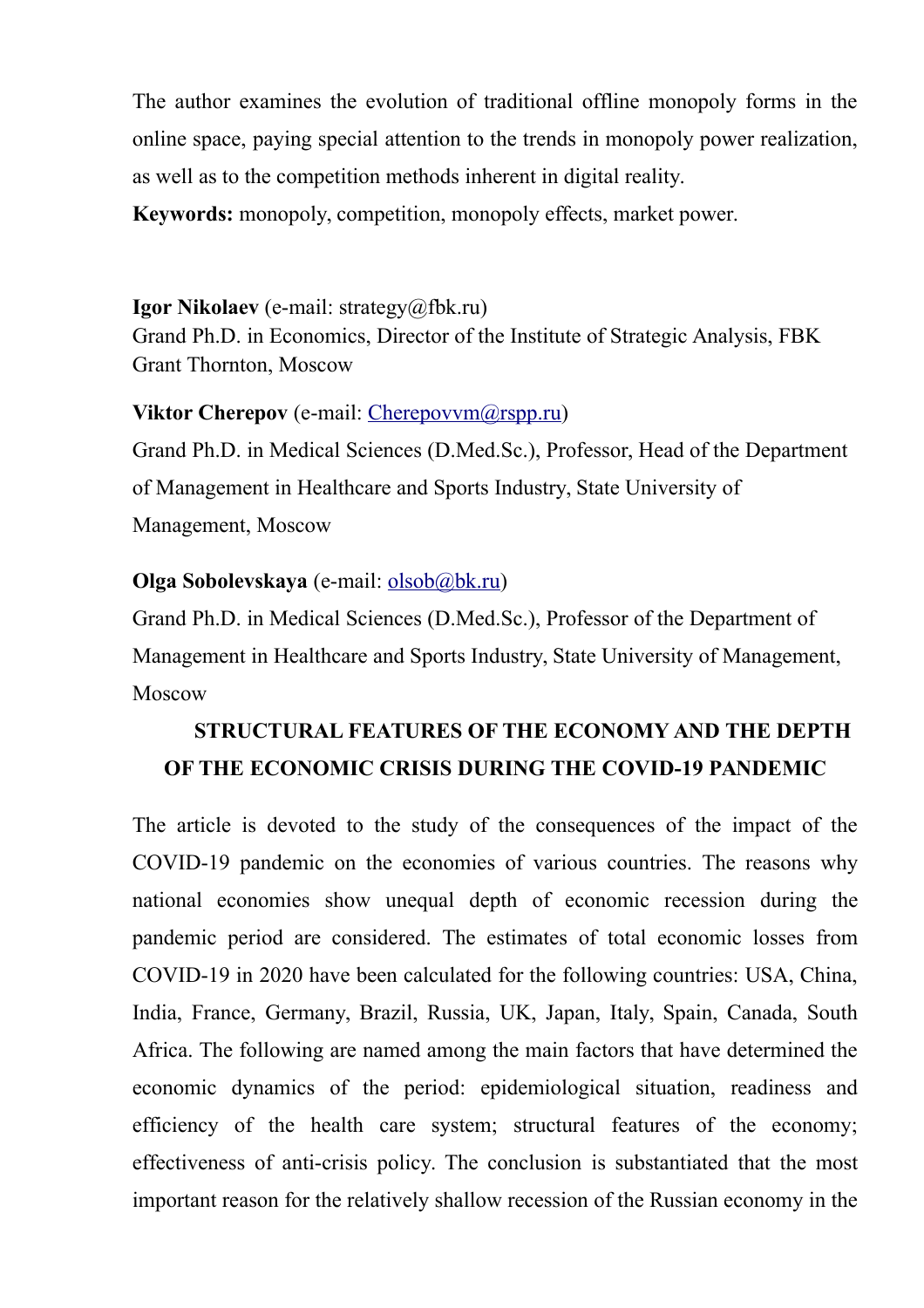acute period of the COVID-19 crisis is its structural features. However, these same structural features will also slow down the pace of economic recovery during the rehabilitation period. The structure of the Russian economy will also change as the recovery process develops, but this will take some time, during which the Russian economy will remain under certain "structural" pressure.

**Keywords:** structural features of Russian economy, economic consequences of COVID-19, factors of the depth of economic decline during the pandemic, the effectiveness of anti-crisis policy.

**Islambek Niyazmetov** (e-mail: i.niyaz.m@gmail.com) Grand Ph.D. in Economics, Head of the Department of the Institute for Fiscal Research under the Ministry of Finance of the Republic of Uzbekistan , Tashkent, Republic of Uzbekistan

**Sergey Voronin** (e-mail: Sergey voronin63@yahoo.com) Grand Ph.D. in Economics, Chief Specialist of the Institute for Fiscal Research under the Ministry of Finance of the Republic of Uzbekistan, Professor Tashkent branch of Plekhanov Russian University of Economics, Tashkent, Republic of Uzbekistan

**Bobur Koraboev** (e-mail: goraboev.bobur@mail.ru) Chief Specialist of the Institute for Fiscal Research under the Ministry of Finance of the Republic of Uzbekistan, Tashkent , Republic of Uzbekistan

**Daria Ugay** (e-mail: darya.ugay@mail.ru) Leading Specialist of the Institute for Fiscal Research under the Ministry of Finance of the Republic of Uzbekistan, Tashkent, Republic of Uzbekistan

### **INTERNATIONAL EXPERIENCE IN REAL ESTATE TAXATION**

The article discusses the foreign experience of real estate taxation (tax rates, tax base, taxation objects, benefits). It is shown that real estate taxation instruments differ by country and region. Particular attention is paid to the analysis of the application of tax incentives. It is substantiated that exemption from real estate taxation for socially important facilities is typical for almost all countries of the world. This said, conclusions are drawn about the positive and problematic aspects